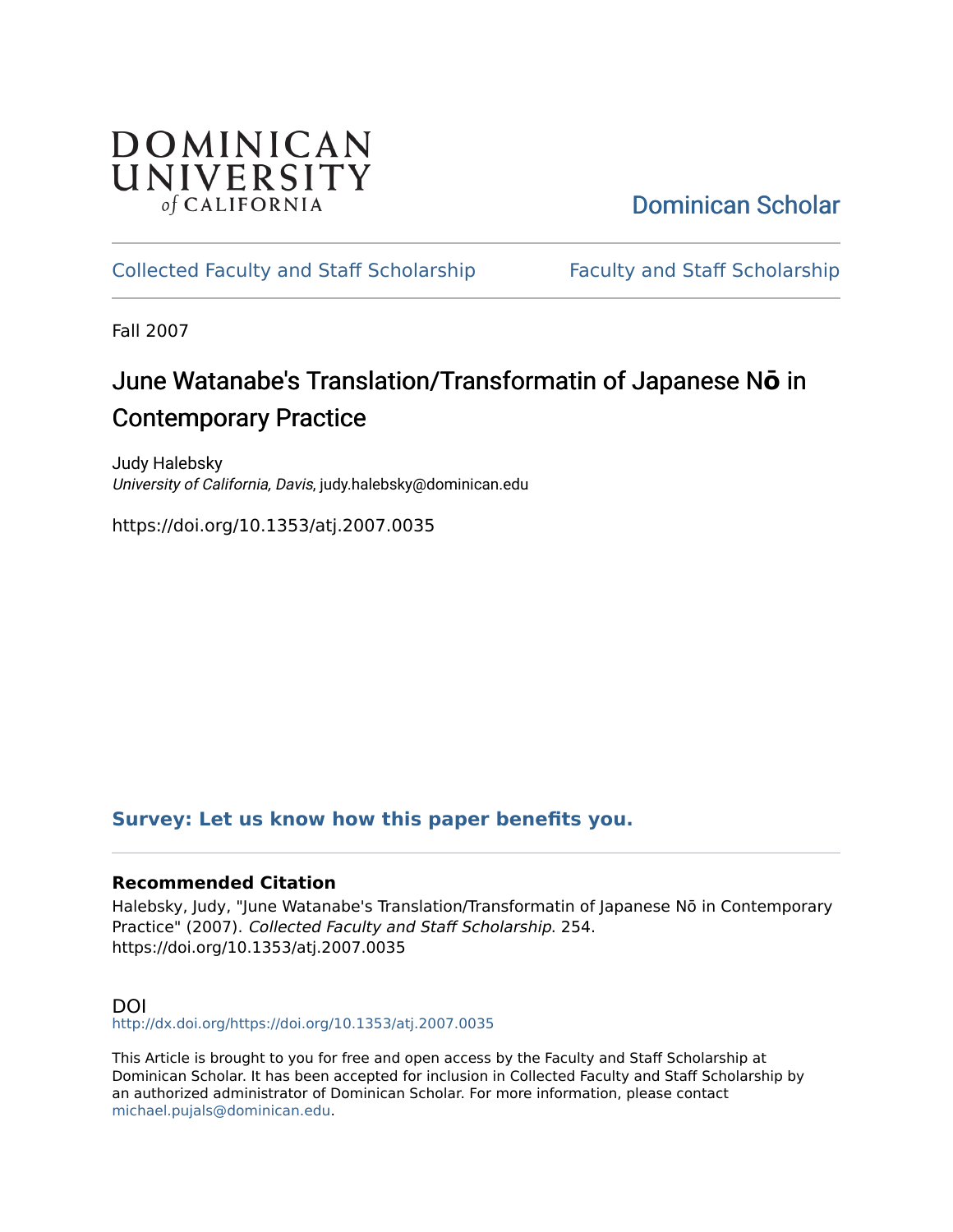## June Watanabe's Translation/ Transformation of Japanese Nö in Contemporary Practice

*Judy Halebsky*

*This paper considers a 2004 performance of* Nö Project II 'Can't' is 'Night,' *a collaboration of Japanese American dancer June Watanabe, Japanese* nö *master and Intangible Cultural Treasure of Japan Uchida Anshin, composer Pauline Oliveros, and poet Leslie Scalapino. The project, spearheaded by Watanabe, translated* nö *for a contemporary San Francisco audience, imbuing it with social and political meaning for California viewers. Watanabe translated* nö*'s internal concentration into a collaborative process she calls "being in the moment." The performance became a way for collaborators and audience to examine values in art making and sociopolitical practice.*

*Judy Halebsky is a PhD candidate at the University of California–Davis specializing in the cultural translation of Japanese arts practice.*

June Watanabe's *Nö Project II 'Can't' is 'Night'* came out of a collaborative process with poet Leslie Scalapino, composer Pauline Oliveros, and *nö* master and Intangible Cultural Treasure of Japan Uchida Anshin. It was performed in May 2004 at Yerba Buena Center for the Arts in San Francisco and is a contemporary North American performance drawing from *nö* scenes and technique and American modern dance, poetry, and new music. Watanabe's working process focuses on the collaborators entering into what she calls "being in the moment" and letting this focus on the present guide improvisations into a developed performance work. The artists engaged in this process see art practice as a means of social change. Watanabe's work is distinct from collaborations where artists work individually and then combine their

*Asian Theatre Journal,* vol. 24, no. 2 (Fall 2007). © 2007 by University of Hawai'i Press. All rights reserved.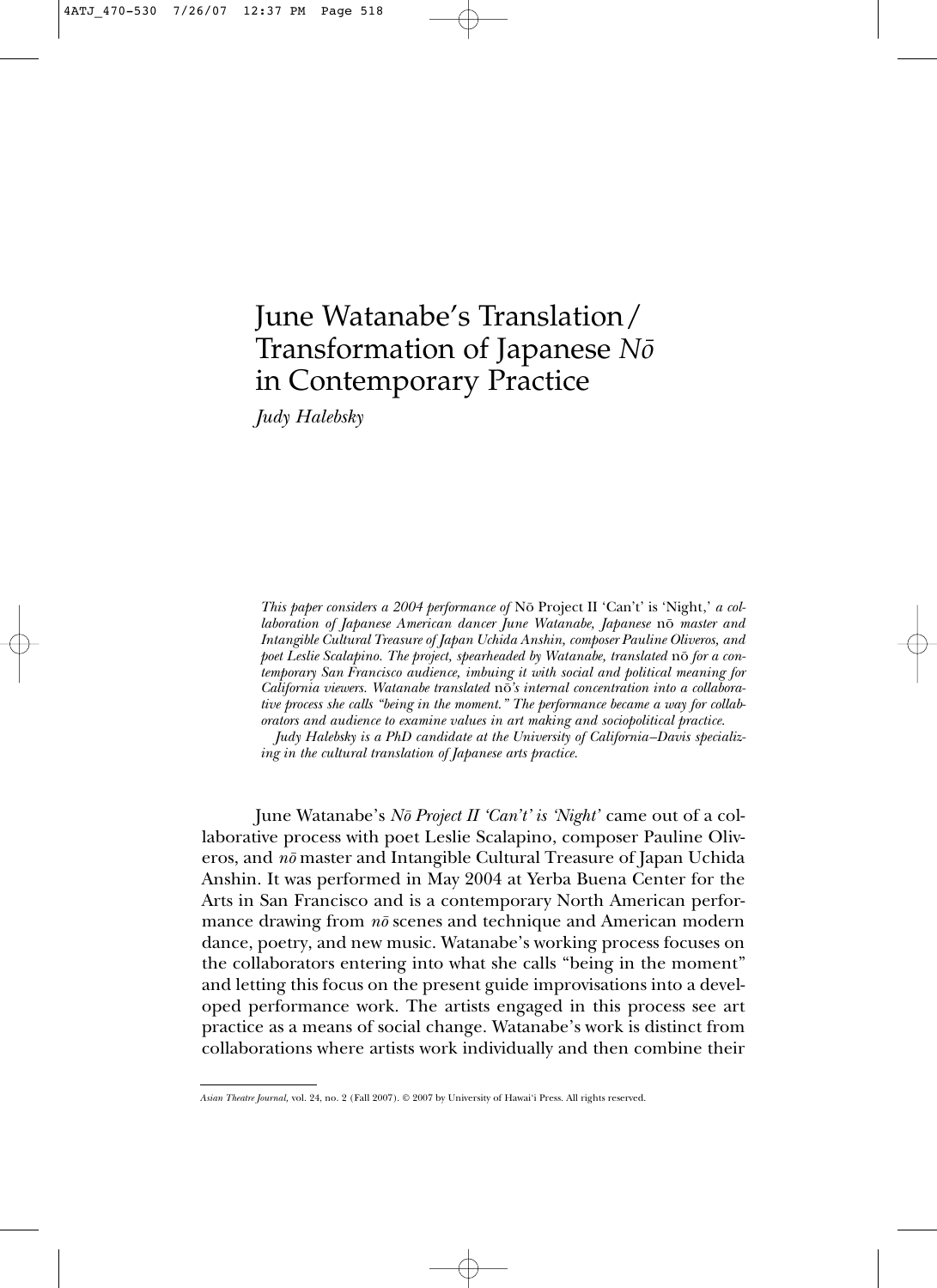4ATJ 470-530 7/26/07 12:37 PM

efforts, as was the method, for example, of Cage, Rauschenberg, and Cunningham in the 1950s, where individual creations found correspondence in the eye of the beholder by chance juxtaposition. In Watanabe's process the artists working in different media come together in a more connected way, because they make the work in unison, responding to each other. While the concept of a "being in the moment" improvisation with artists from other genres or cultures is not part of Japanese *nö,* the result of Watanabe's work was a cultural translation that opened up *nö* for San Francisco viewers.

*Nö,* of course, is a theatre that integrates poetry, stage space, music, and dance/acting. The interdisciplinarity of *nö* has some similarity to modern Western opera, which is not just Bel Canto singing but a fusion of visual and aural arts.1 The *nö* audience comes to the play with a shared knowledge, so the story is not fully illustrated in the performance; rather, the play explores emotional circumstances. The chanted text is a combination of dialog and poetic lyric, which evokes famous literature through allusion. The literary references were well known to the court audience for fifteenth to seventeenth century *nö,* and today a Japanese audience will bring specific knowledge via study of the play or the program notes. A troupe consists of a chorus of eight to ten actors, four instrumentalists playing flute, *kotsuzumi* (shoulder drum), *ötsuzumi* (hip drum) and *taiko* (stick drum); a *shite* (lead actor); a *waki* (supporting actor); and, depending on the play, a small number of subsidiary actors.

In *Nö Project II* Watanabe was striving for a similar fusion of poetry, space, music, chanting, and dance/acting, so required collaborators with expertise in each of these areas. She also wanted the audience to bring shared cultural knowledge to access the emotional circumstance of her performance. As this connective tissue she used the political events and U.S. military action since 9/11 explored through Leslie Scalapino's poem "'Can't' is 'Night.'"<sup>2</sup>

The performance, somber and intense, lived in fragmentary details from the text, the stark stage space, the haunting dance, and illusive but compelling *nö shimai* (dance). The lack of both a timebased frame in the music and a developing narrative structure contributed to the performance creating a dreamlike suspension of time. It did not pull the audience in through narrative action or character development, but rather required the individual audience members to focus their attention and step into the performance.3 In *Nö Project II, nö*'s chorus is replaced mainly by Scalapino's solo voice. The smallness of the performers on the large and sparse stage created a sense of vast emptiness that was accentuated by the focused attention to silence and stillness. From the back of the stage, the musicians watched and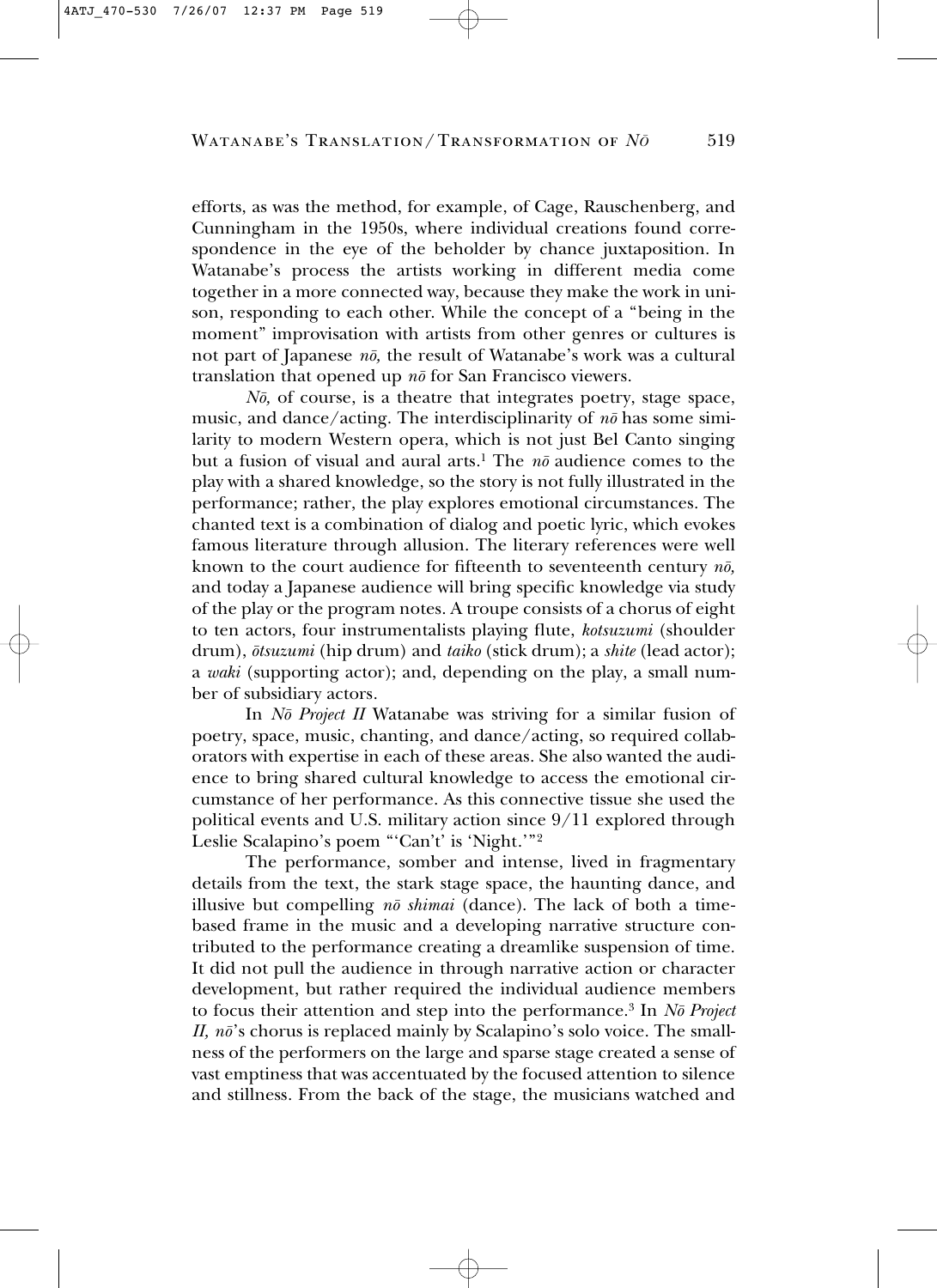played their instruments at moments they deemed appropriate. Watanabe danced sweeping, round movements to spoken text and music and Uchida performed selected *shimai* to his recorded song. These elements sometimes overlapped and interacted, while at other times seemed to be in isolation. During the eighty minutes all performers remained onstage and, as in *nö,* there were no blackouts or scene changes.

Scalapino's allusive text quotes journalists' reports and commentaries and interviews with soldiers (2003). The performance drew on a shared audience knowledge of U.S. military action in Iraq and critiques of the war accessible to a San Francisco audience. By giving conflicting quotes, the poem unraveled the idea that truth is singular: understanding of events changes depending on who is looking and from where. Scalapino illustrates this through a metaphor of night in the United States and night in Iraq as being different points in time that are never simulations and thus continually relative. Typically, in *nö* the chorus kneels in two rows along stage left. Scalapino began the performance sitting in the *nö* chorus area but then moved to different parts of the stage to emphasize the disparate points of view in the text.



Figure 1. The ensemble of June Watanabe's "'Can't' is 'Night.'" From left to right, front row: Pauline Oliveros, Toyoji Tomita. Back row: Shoko Hikage, June Watanabe, Leslie Scalapino, Philip Gelb, and Uchida Anshin. (Photo: Andy Mogg www.dancingimages.com)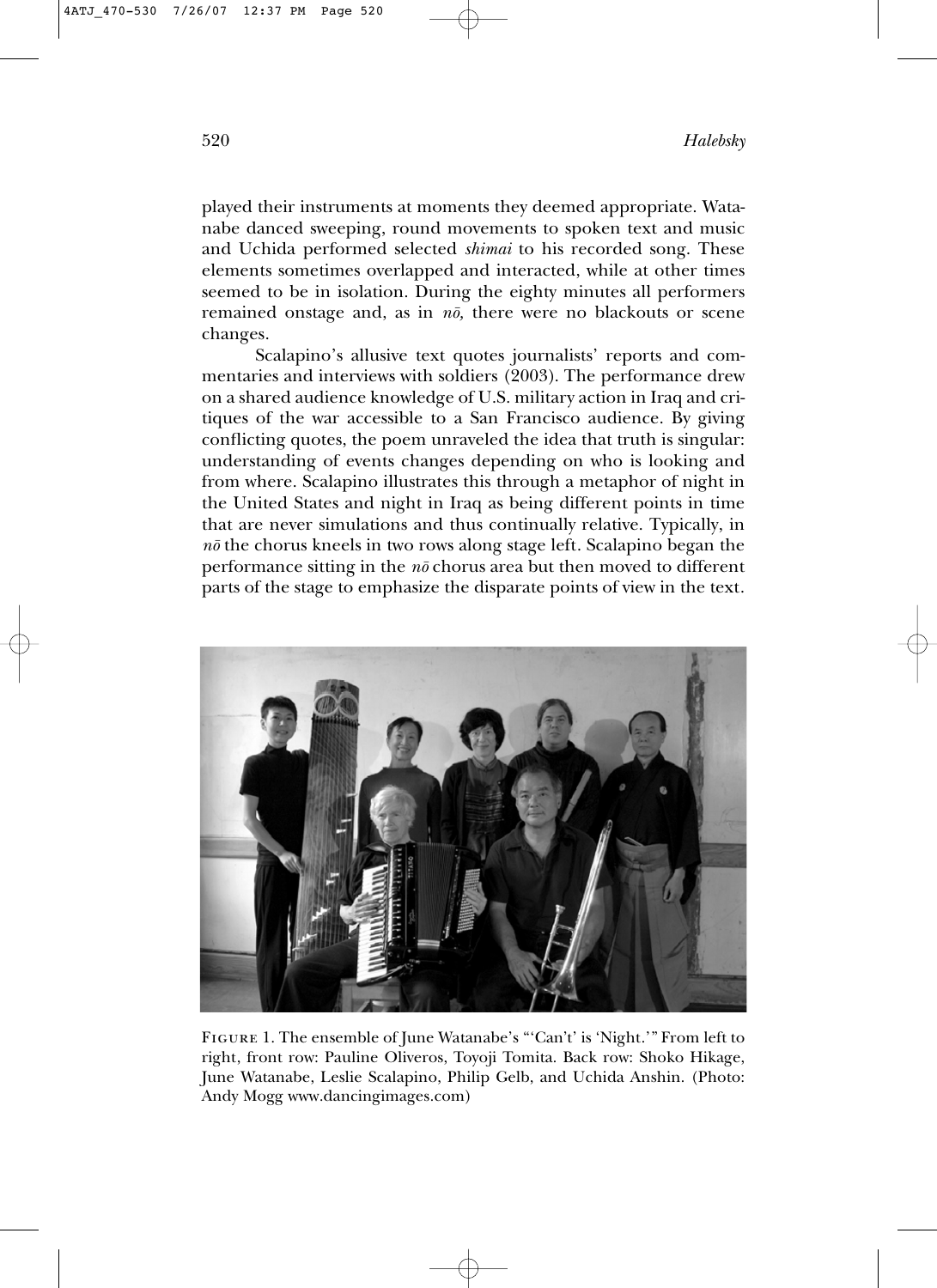4ATJ 470-530 7/26/07 12:37 PM Page

At one point Scalapino moved into center stage, physical expression inflexibly upright, confronting Watanabe face to face, saying, "To reverse 'our' language's reverse of nights night-boundless-ness or movement of/in." Watanabe answered, "One's—disintegrating also skin that's movement only *then* 'can't' is 'night.'" Watanabe swung away with arms and body circling. Scalapino continued "'2 Iraqis sat in despair.' after their dead coincide with night.  $\dots$ ."<sup>4</sup> There are multiple references to "reverse" in the text, highlighting the contradictions of bounded opposites such as war being a means to create peace and night being the opposite of day.

Scalapino is working in relation to a tradition of formalism in contemporary poetry that disrupts formal qualities of language, such as grammar and punctuation, to construct meaning and to subvert established rules of writing. The title, "'Can't' is 'Night'" has single quotation marks to foreground the multiplicity of meanings that can be read in a particular word. "Can't" alludes to a fixed idea of truth that Scalapino is arguing against in suggesting potential liminality in the line "to reverse 'our' language's reverse of nights night-boundlessness." Here there is a sifting as to which group is "ours" when the language is reversed and a foregrounding of language as a set of symbols to which meaning is assigned and relative. These multiple reversals point out the problems of understanding a political or social situation through fixed viewpoints or categories, as argued in the lead-up to the invasion of Iraq, as either right or wrong, good or evil.

Stage space was influenced by the *nö* stage, which is distinguished by a bridgelike walkway from stage right called the *hashigakari.* The walkway holds power as a place of transformation, and in walking down the *hashigakari* actors become ghosts, the dead return to life, and dreams become real (Ortolani 1990: 145). The *hashigakari* as a transformative space is employed in *Nö Project II.* All the performers with the exception of Uchida entered the stage from the back corner. In *nö* the musicians and the chorus enter and exit through a small door in the back corner while the *shite, waki,* and other performers use the *hashigakari.* Watanabe entered from the musician's entrance point, emphasizing her difference from Uchida's shite. Uchida alone made the transformative journey along the *hashigakari* area, were this a real *nö* stage. This emphasized his journey both physically, in the distance he covered between San Francisco and Tokyo, and metaphorically, as a practitioner of traditional *nö* performing in a contemporary work. The *hashigakari* in this performance was a space of translation.

Pauline Oliveros, who was responsible for the music direction, intentionally does not mark herself as the composer. She structured a situation in which musicians could collaboratively create a soundscape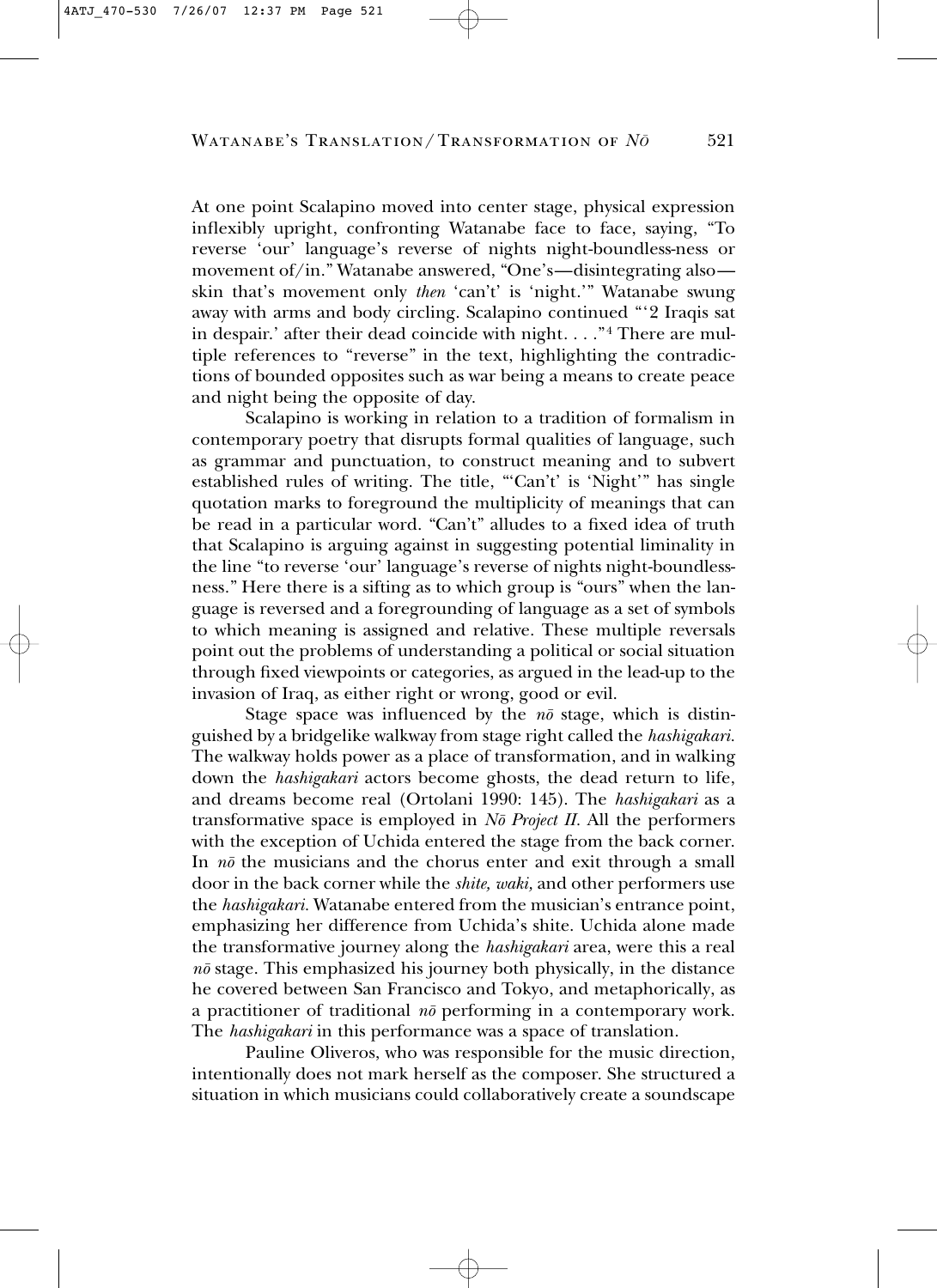instead of composing the music or conducting the other musicians. In *nö* the four musicians sit along the back of the stage, and here four musicians playing *shakuhachi, koto,* trombone, and accordion sat in a similar location (see Fig. 2). The music was improvised through Oliveros's process of "deep listening." She makes a distinction between listening and hearing. Hearing happens passively, whereas listening requires an intentional engagement (Oliveros 2004). In deep listening, rather than marking some sounds as musical and other sounds as noise, all sounds are musical.

The revaluing of which sounds can be considered music is an attempt to subvert the existing power structures that define and control music. Oliveros writes, "all societies exercise some form of control over music in order to serve their ends. Music which opposes or challenges certain values is often suppressed either consciously or unconsciously by those who have powers of control in societies" (1998: 60). A central mechanism in this structure is the alienation of individuals in the creative process. Oliveros endeavors to disrupt the active cre-



FIGURE 2. The musicans sat along the back of the stage in the area *nö* musicians would use. (Photo: Andy Mogg)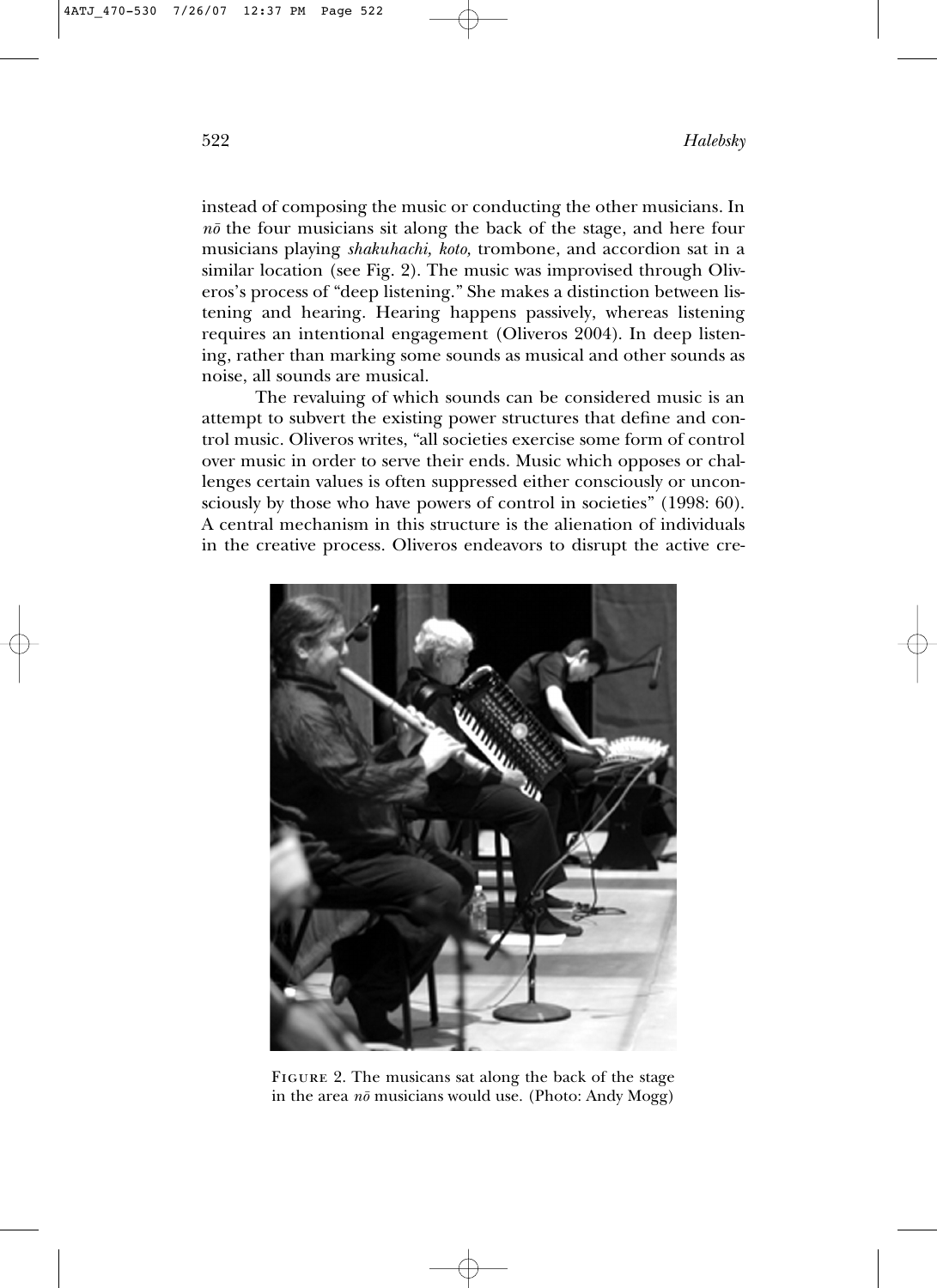4ATJ 470-530 7/26/07 12:37

ator and passive receiver paradigm by creating interactive sound environments where the listeners are also the creators of the musical experience (Maus and Oliveros 1994: 189). This musicians' interaction with Watanabe and Uchida's movements and Scalapino's text led to rich, long tones of sound and high crisp notes that had very dense, high-intensity sections and slow, sparse sections.

In traditional *nö,* Uchida's lead role as *shite* and Watanabe's supporting role as *waki* would communicate characters and events through dance, acting, text, and costume. In *Nö Project II* Watanabe was not enacting a specific character, but there was a context for her movements, informed by Scalapino's text and by the formal aspects of joining *nö* with contemporary dance, poetry, and music. For this collaboration Uchida excerpted scenes from different plays, taking them out of context and creating a contrast to how these scenes are performed traditionally.

Uchida choose excerpts from *Yoroboshi* (The Priest with the Faltering Thread), *Tadanori,* and *Aoi no Ue* (The Lady Aoi) because they relate the emotional cost of aggression not only to the victims but also to the perpetrators. In *Yoroboshi* a father cruelly banishes his son and later is regretful of this actions. When they are reunited he discovers that his son has become blind (see Fig. 3). Uchida performed the blind son with a walking stick, searching alone for his way in the world. From *Tadanori* he performed the ghost of a warrior killed in battle who was identified by a poem that was found in his sword case (O'Neill 1953: 177).

Uchida and Watanabe performed a duet together from *Hagoromo* (The Feather Mantle), a story about an angel who negotiates to perform a dance for a fisherman in exchange for the return of her robe (Tyler 1992: 96–107; see Fig. 4). The *Hagoromo* duet was the only time that Watanabe danced closer to traditional *nö shimai.* However, Watanabe's modern dance movements developed out of and were informed by the *shimai* as she danced behind and to the side of Uchida, mirroring his movements like a shadow. Here Watanabe's movements develop from small, angular controlled *nö* dance, to larger, more robust versions of Uchida's movement, to improvisational American modern dance technique. Watanabe's movements created a dialog with Uchida's movements, serving as an image of cultural migration from the traditional *nö* to contemporary dance.

The broader context of the *nö* characters in *Nö Project II* was not communicated to this San Francisco audience. A knowledgeable viewer would have been able to recognize the dances and reflect on the significance of those plays in relation to Scalapino's text confronting U.S. military action. Viewers unfamiliar with *nö* would not be able to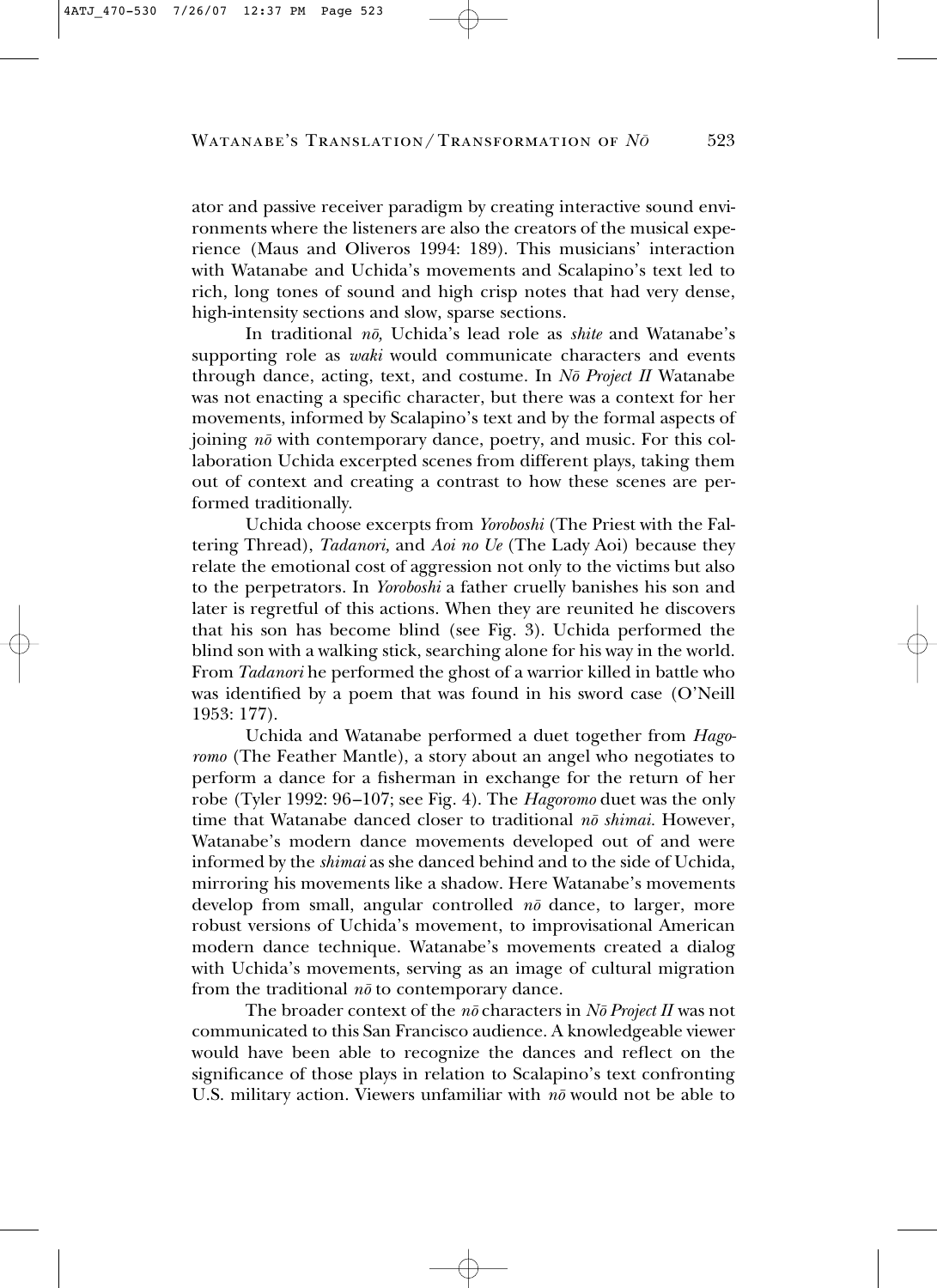access the narrative significance; however, they could read into the *shimai* through the modern dance, spoken text, and music. The *nö* viewer saw one scene and people familiar with Watanabe's modern dance accessed the same scene from its different language.

Watanabe endeavored to value the music, dance, text, and *nö* equally in developing the performance. A general plan for the performance developed through a rehearsal process of experimentation and exploration. While much of the piece was improvised, Scalapino came to the collaboration process with a finished text. The only significant change in the text during development/rehearsal process was to separate it into sections to make room for the other parts of the performance. Scenes Uchida performed from *nö* plays were fixed in that each had defined movement and chanting. However, Uchida's energy and concentration were responding to the other elements of the performance, thus he was collaboratively creating the performance on stage in reaction to the other performers.5 The sections of text and *shi-*



Figure 3. Uchida Anshin performed dances from selected *nö* plays as part of the colloborative project. In this image he performs a scene from the *nö* play *Yoroboshi.* (Photo: Andy Mogg)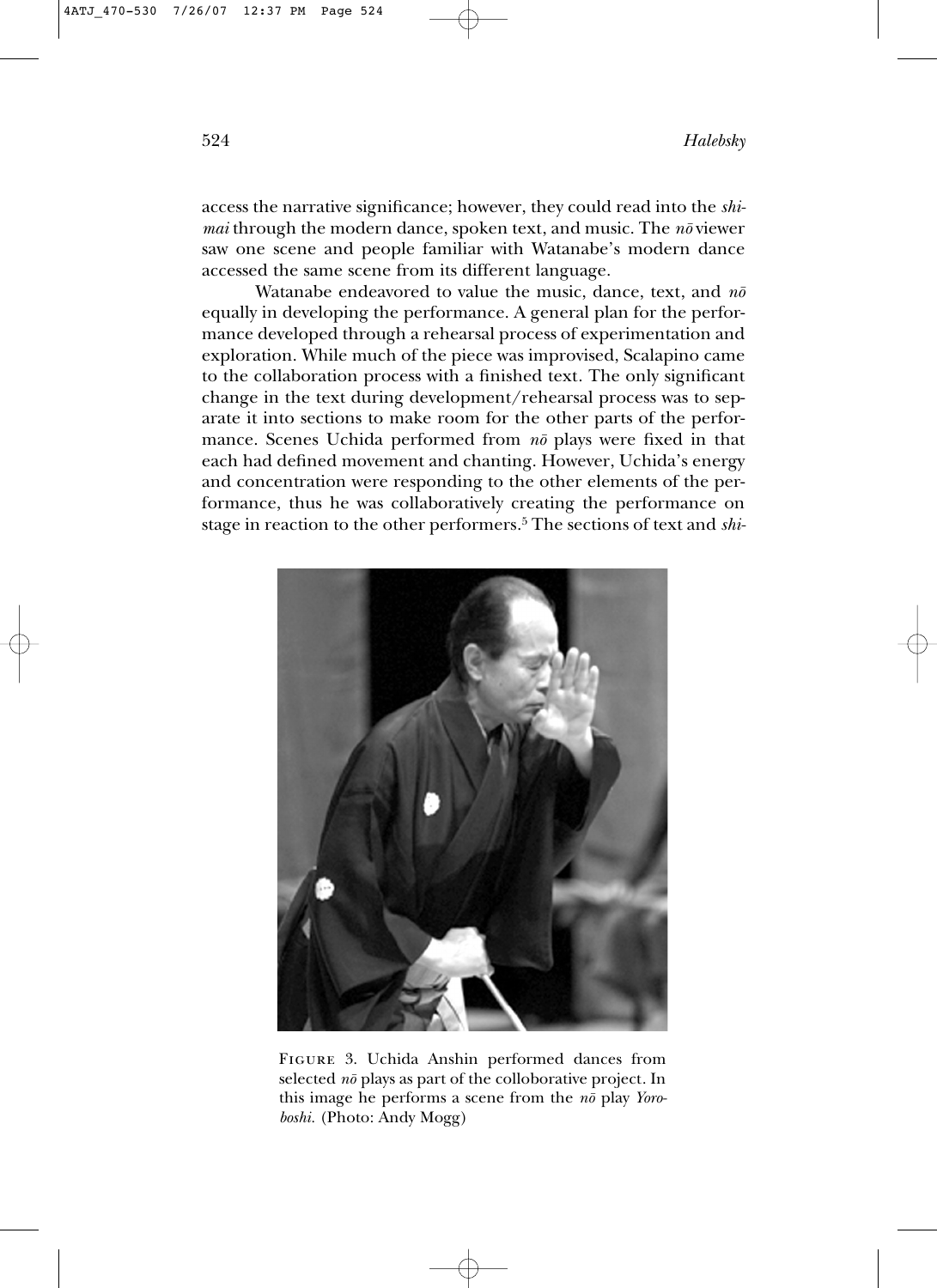4ATJ\_470-530 7/26/07 12:37 PM Page 525

*mai* were concrete building blocks for the overall structure. By experimenting with a structure such as Watanabe dancing solo followed by a particular *shimai* and then an isolated music section, collaborators evaluated visual images, movement among forms, and changes of intensity and focus. The result was an established framework that specified when sections of poetry and *shimai* would be performed in terms of the dance and music sections.

Watanabe developed this form of collaboration through many years of improvisational modern dance training in both Graham and Cunningham dance techniques. She later trained in traditional *nö* with Uchida Anshin in Japan, which was a staring point for their ongoing creative collaboration. Watanabe's "being in the moment" is related to the internal concentration central to the art  $n\bar{\sigma}$ <sup>6</sup>. This involves a change of state within the individual where regular minute-to-minute concerns are quieted and everyday thoughts are dislocated by concentration on the moment. Watanabe connects the internal concentration of *nö* with



Figure 4. Uchida Anshin and June Watanabe dance a *Hagoromo* duet. (Photo: Andy Mogg)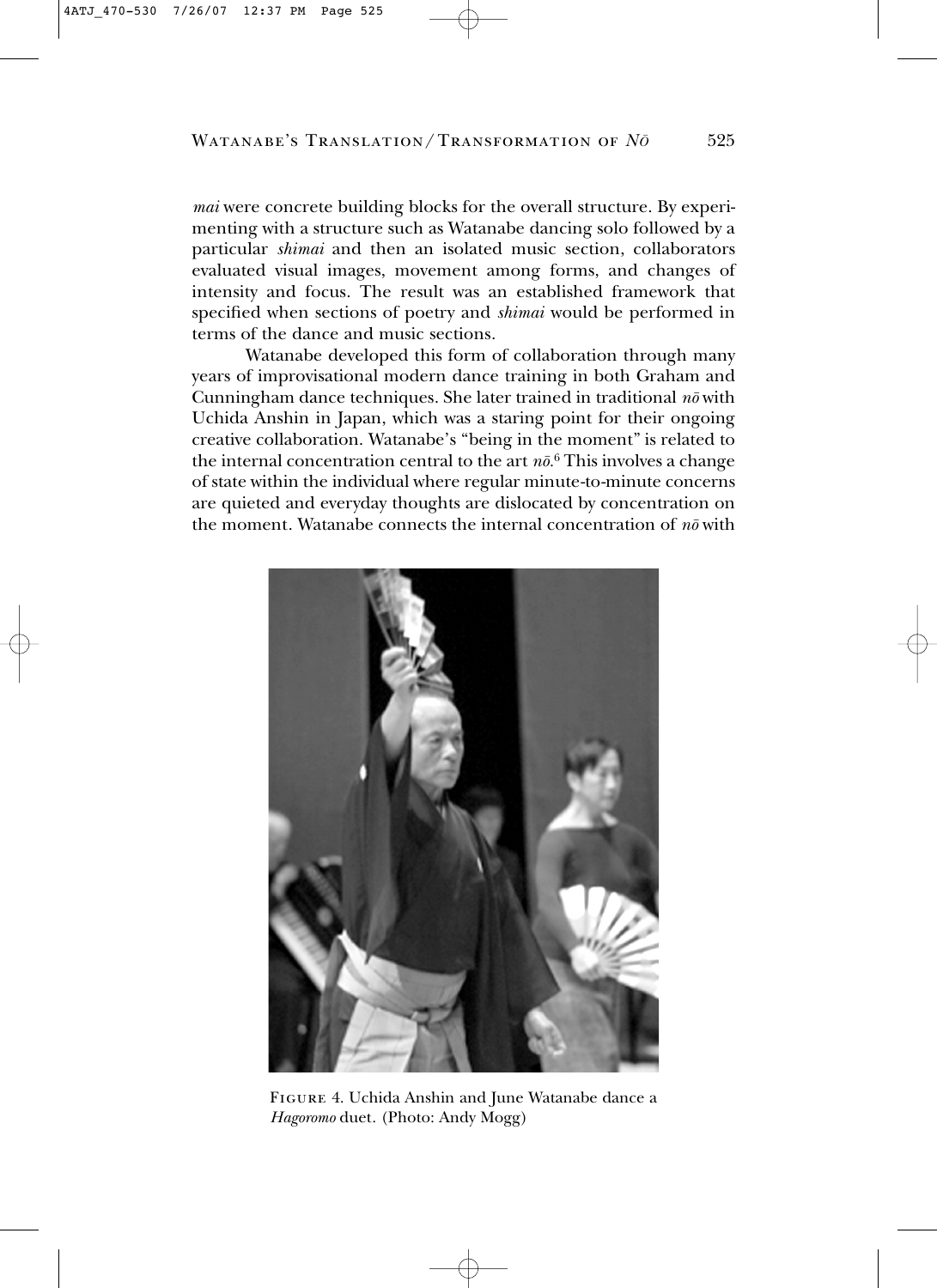her upbringing in a Buddhist family and community and with her training in *nö.* Promotional material for the performance reads "an interdisciplinary performance work . . . through the varied Buddhist minds of the artists."7 Scalapino, introduced to multiple strands of Eastern philosophy early in life, maintains an ongoing Zen Buddhist practice (Frost and Scalpino 1996: 2). Oliveros has explored various traditions including *zazen, t'ai chi ch'uan, shotokan karate,* Tibetan Buddhist shine practice, and *chi kung* (Oliveros 2005: 93). Part of the translation of *nö* in this context is how multiple strands of philosophy and practice from various parts of Asia and the American understandings of these philosophies and traditions have informed the art practice of these collaborators and contribute to the ways these artists access *nö.*

In Watanabe's first *Nö Project* in 1996, *nö* and modern dance were juxtaposed as old and the new. *Nö Project II* shows *nö* as part of Watanabe's contemporary dance (see Fig. 5). We are watching the translation, development, and reinterpretation of *nö* through Watanabe's experience of multiple traditions and forms. Watanabe's father trained in *nö,* but she rejected *nö* in her youth as being "other." *Nö* was Japanese and would hinder her being a fully assimilated American, so instead she practiced first ballet and then modern dance. Eventually, she confronted her family history of migration, assimilation, and discrimination. Her 2001 work, *The Last Dance,* addressed the internment of the Japanese American community during World War II. The experience of being American and being "othered" in *The Last Dance,* and the contrast between American modern dance and Japanese *nö* in *Nö Project I,* give way in *Nö Project II* to liminality in form, location, and tradition. The experience she embraces here is not either/or, but both/and. In *Nö Project II* Watanabe is performing with and from the multiple, entwined languages that communicate a migration, which is both her life story and her creative journey.

Watanabe argues that social change is made possible through art by involving the audience in an exercise of compassion that she articulates as "making the audience feel." In *The Last Dance,* narrative content was a means of insight for the audience, whereas in *Nö Project II* similar goals were reached by changing how the audience engages with the work. Watanabe argues that art practice can evoke insight into injustice: "To make change we have to make people feel. How to you get people to feel? Through art because people can experience what you are trying to do. It is about raising consciousness but you can't just see something intellectually . . . it means nothing until your audience can feel it . . . It may not be overtly political but it's tapping that part of people" (Watanabe 24 May 2005).

Watanabe associates the attentiveness that is fostered in the collaboration process as a skill for cultural attentiveness and the practice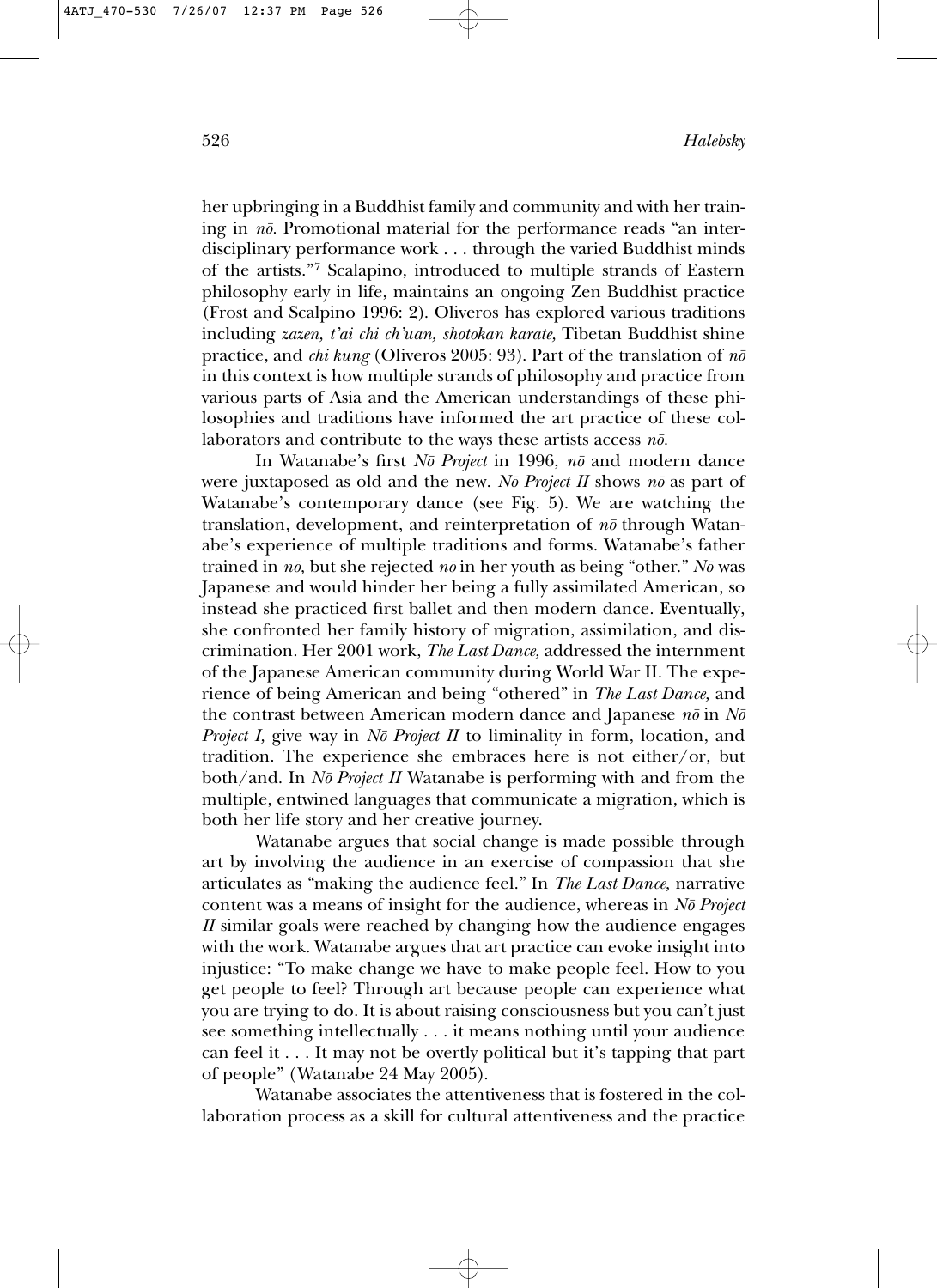of collaboration becomes a means of nourishing equality and diversity. In *Nö Project II* the practice and philosophy of *nö* are translated and transformed in such a way as to engage with and enrich the social concerns of these collaborators in San Francisco.

The dance peaked, at the performance I saw on 5 May 2004, when Watanabe spun into a rugged crane position, perched on one leg with her body parallel to the floor, her other leg in a slightly bent extension back and her arms and head forward. There was a low drone from the accordion and high notes from the *koto* strings. The text created images of a forest at night. She held this position, perched and still in a crisp breath of light, so that the audience collectively held that moment with her. There was a sense of being at the very edge, that the details of our lives are laid bare and our emotional situation is revealed. The dance went from communicating a personal history of cultural migration and an attempt at translation of form across distinct cultures to bringing us into the present moment. Here at the top of this modern pirouette, having addressed the past, we are thrust into the immediate present. This is a shared moment of focused attention cre-



Figure 5. June Watanabe's modern dance vocabulary is juxtaposed with Uchida's *nö.* (Photo: Andy Mogg)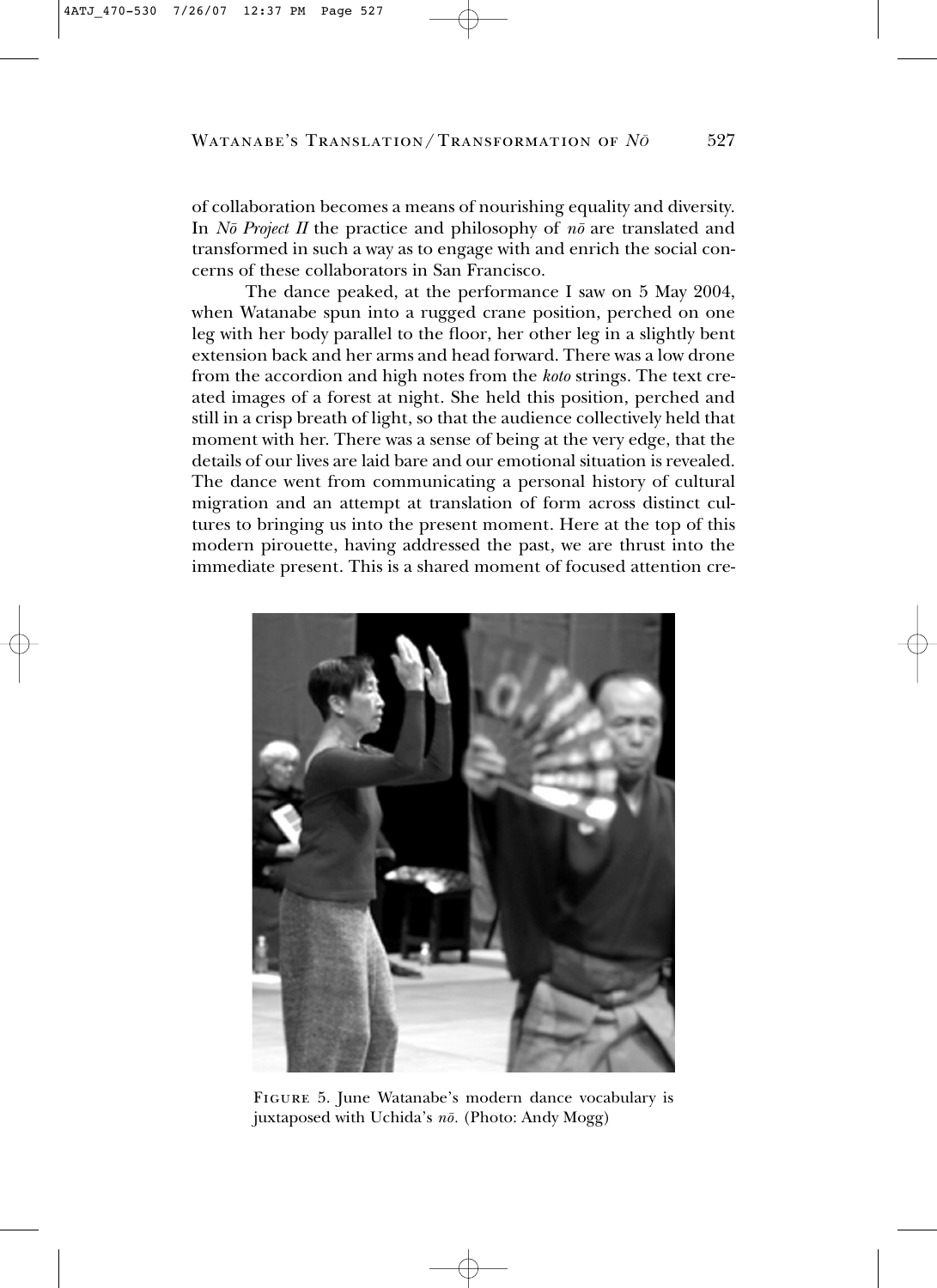ated through the process of collaboration of dancer with music, text, movement, and rapt audience.

The music and Watanabe's dance were not fixed, rehearsed, and repeated; they were improvised onstage at each performance. In the rehearsal process the performers developed a shared attention to the energy and dynamic. As Watanabe explains, "The material was changing all the time, but the nature and the feeling of it didn't" (Watanabe 23 June 2005).

As she assumed the rugged crane, the musicians were attuned to Watanabe's dance. When the energy lifted into a peak moment, the music froze. This silence came out of the musicians "being in the moment" with the dance. Rather than making a strict plan for the performance, the rehearsals aimed to develop a shared space of concentration and enabled the artists to bring this focus into a live performance.

The "being in the moment" of the performance is created by the unification of performers and the audience. Watanabe intentionally aims for a specific focus of attention on the part of the audience to enable them to enter the performance. She explains: "[The audience] really had to let go. It required so much of them to be able to stop trying to be informed but to allow themselves to participate in a particular way, otherwise they would not get anything out of the piece. The structure was formed in such a way that it made the audience do that; people eventually had to begin letting go and then they would find the piece" (Watanabe 24 June 2005). The performance required the audience like the artists to have a conscious, focused attention to the energy, details, and nuance of the present moment.

*Nö Project II* was influenced by aspects of *nö* philosophy and tradition but employed very few of the formal and structural qualities *nö.* The costumes in *Nö Project II* were basic and muted, different from the elaborate *nö* costumes that are lavish and often communicate gender, age, and character. In contrast to traditional *nö* the dance did not have specific characters that explore a particular memory, dream, or event, but the piece explored the human condition in relation to multiple issues relevant to the San Francisco community, most directly, U.S. military action and migration and identity. *Nö* plays are generally structured into two scenes separated by a comedic *kyogen* scene. *Nö Project II* shifted focus between different elements of the collaboration but was not divided into scenes and did not have any comedic elements. Most significant, is the difference between the formalized music and dance of traditional *nö* and this new work that based its artistic expression on exploration and discovery rather than a mastery of a set technique. This contemporary translation of *nö* shared an inner concentration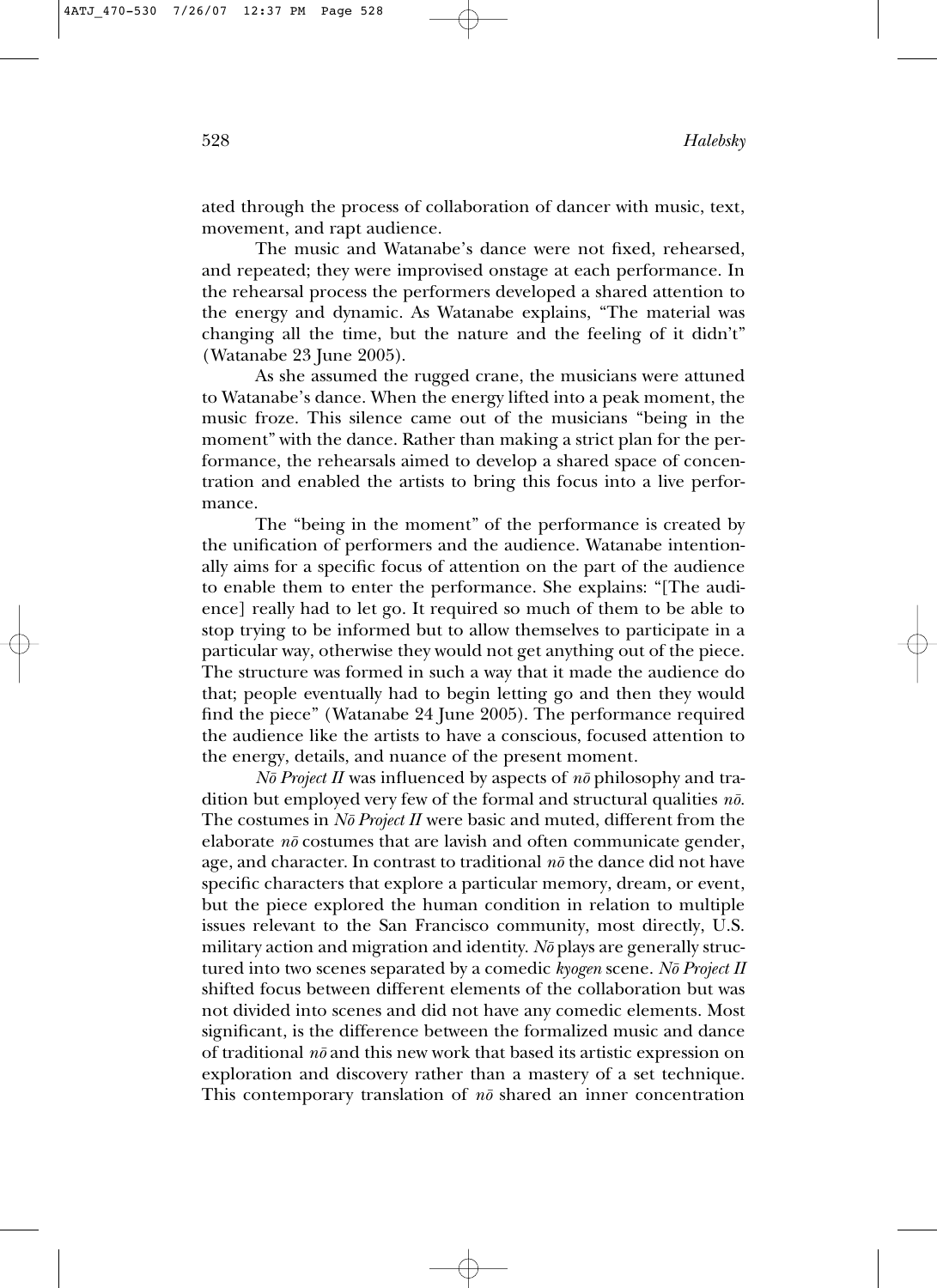on the part of the performers and asked the audience to be actively involved in creating the aesthetic experience.

The piece to me was ultimately about moving the audience and performers to the still center of life, and, in the transfixed moment when music met silence and action met stillness, all were fully present to the time-space-life that we shared. The moment was as close as performance gets to enlightenment, and that of course was its purpose. The performers were using their own varied techniques to bring San Franciscans to a Buddhist ideal.

#### **NOTES**

1. Edward Schocker, e-mail message to author, 30 May 2006.

2. Scalapino employs nonstandard punctuation in her writing that is evidenced in the title of the performance, which has multiple single quotation marks to read: *Nö Project II 'Can't' is 'Night.'* 

3. In discussing the art of poetry, Richard Pilgrim comments on the way that the effect *yugen,* a mysterious beauty central to *nö,* requires the involvement of the audience. He writes, "To do this, of course, depends in great degree on the ability and readiness of the reader/hearer to be drawn in and let the poem work its effect on him" (1977: 294).

4. The following is the typography for this section of the text (Scalapino 2003: 15–16):

| to reverse<br>'our' language's reverse of nights night-boundless- |             |
|-------------------------------------------------------------------|-------------|
| ness                                                              | or movement |
|                                                                   | of/in       |
| one's—disintegrating also—                                        |             |
| skin that's movement only                                         | <i>then</i> |
|                                                                   | 'can't'     |
|                                                                   | <i>is</i>   |
|                                                                   | 'night'     |

| (16) | their despair is one's physical movement (not). |                                          |
|------|-------------------------------------------------|------------------------------------------|
|      |                                                 | language is                              |
|      |                                                 | crushed.                                 |
|      | $\alpha$ Q                                      | Iraqis sat in despair." after their dead |
|      |                                                 | coincide with night after                |

5. Watanabe, in discussion with the author, 23 June 2006 explains, "Anshin Sensei really improvises . . . he's playing with time and intensities. If you watch the two performances . . . it was such a difference each night in terms of the performers, it was an enormous difference."

6. Richard Emmert, a Tokyo-based Kita school instructor, argues that internal concentration is a defining quality of *nö:* "The creation of an under